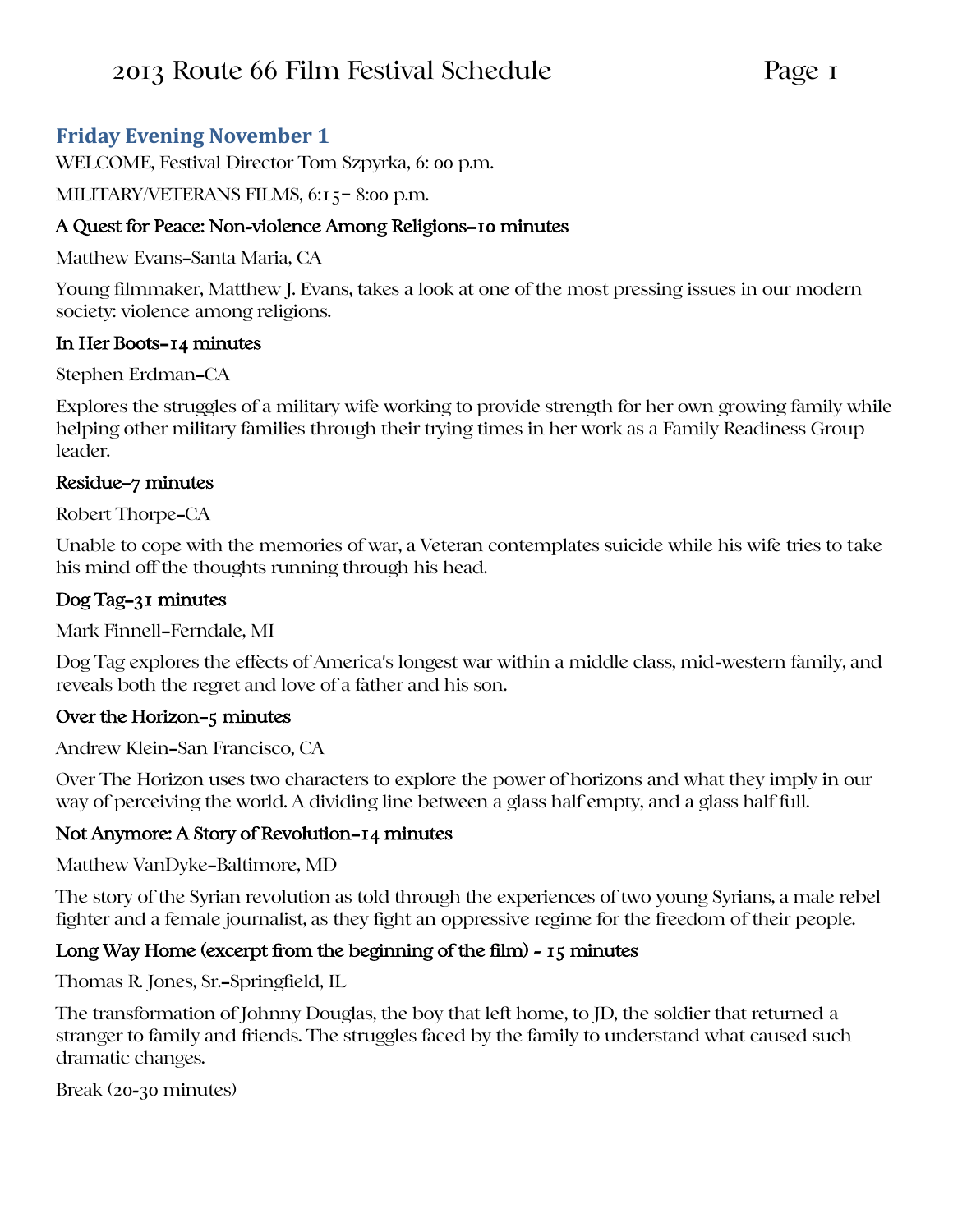Controversial Films -- The following films, shown after the break. contain mature themes and may not be appropriate for young children.

#### Heartshot—33 minutes

Thomas Nicol—Champaign, IL In a not-so-distant dystopian future, a scientist supports his drug habit by poaching genetically engineered unicorns.

#### Sum Ba Kok Jil—49 minutes

Hanuk Lee—Seoul, South Korea

Some people never repent their sins. But what happens when they become attacker and victim at the same time?

#### Hangars—16 minutes

John Klein—Chicago, IL

A dark horror comedy about Gabriel, a young wisecrack waging a battle against the ghost of his new apartment's former tenant.

#### After Party - until 1:00 a.m.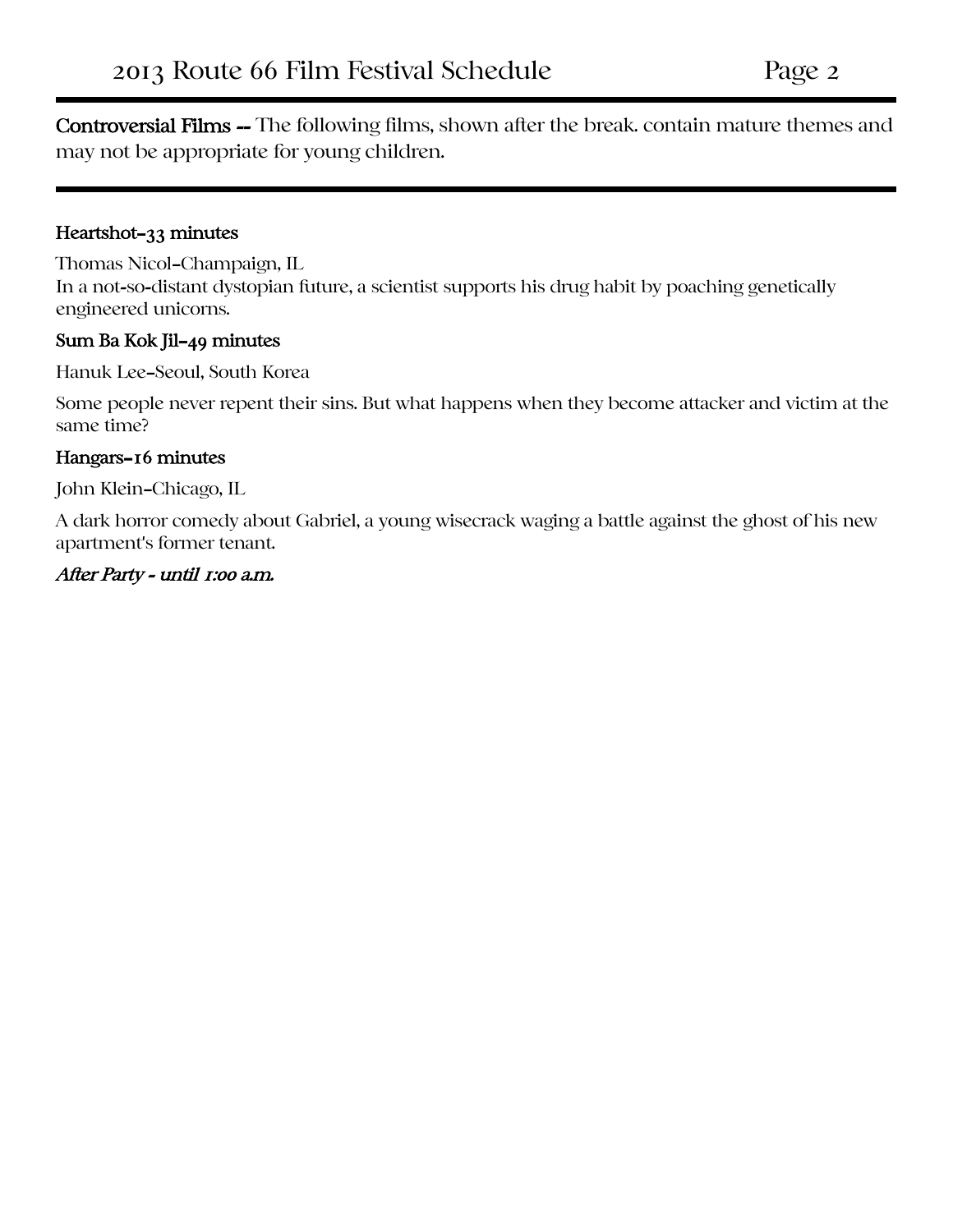# 2013 Route 66 Film Festival Schedule Page 3 **Saturday November 2**

DOORS OPEN at 9:30 AM

## **FAMILY-FRIENDLY FILMS are featured in the morning session, 10:00 a.m.**

#### Virtuous Virtuell – 7 minutes

Thomas Stellmach – Kassel, Hessen, Germany

Synchronizing to the music, abstract ink drawings 'grow' in an interplay of curiosity, timid encounters, dynamic pursuits and confrontation, stimulating many emotions, which carry us off on a poetical journey to a musical world of pictures.

### The Olympians – 4 minutes

Karl Maddix – London, London

The Gods of Olympus descend upon London during the Olympic Games. Our heroine Olympia, the embodiment of the Olympic flame must use her athletic prowess to defeat Hades atop Mount Olympus and relight the Olympic torch. A gorgeous and stylized animation of epic proportions.

### Naufragos – 3 minutes

Mario Rico - Bilbao, Spain

Two castaways separated by distance. All their hopes are pinned in the bottles that they just launch to the sea. A travel across the ocean looking for a hand to pick them up. Will they get someone to listen?

#### Wooing Wes Wilson - 11 minutes

Thad Vassmer – Kingston, IL

Delilah, a quirky 13 year old girl, determines to win the affections of her older sister's boyfriend Wes Wilson in any way she can, including drumming.

## Fe De Vida –  $5$  minutes

Elena Frez – Bilboa, Spain

The main character goes to the Civil Registry General Office to request her birth certificate proof of identity.

## Libby Girl: Bored Games – 4 minutes

Janet Mayson – Bloomington, IL

Libby Girl is a sweet Jack Russell Terrier who loves to play and explore. She is always looking for something fun and new to do, especially when she can include her little dog friends, Bruno and Rico. This time, Janet is running late, but Libby still finds a way to have her friends over for board game fun.

## Beggar and the Road Kid – 10 minutes

Ryan Caldwell – O'Fallon, MO

An old hobo's begging territory is threatened when a young vagabond hitch hikes into town.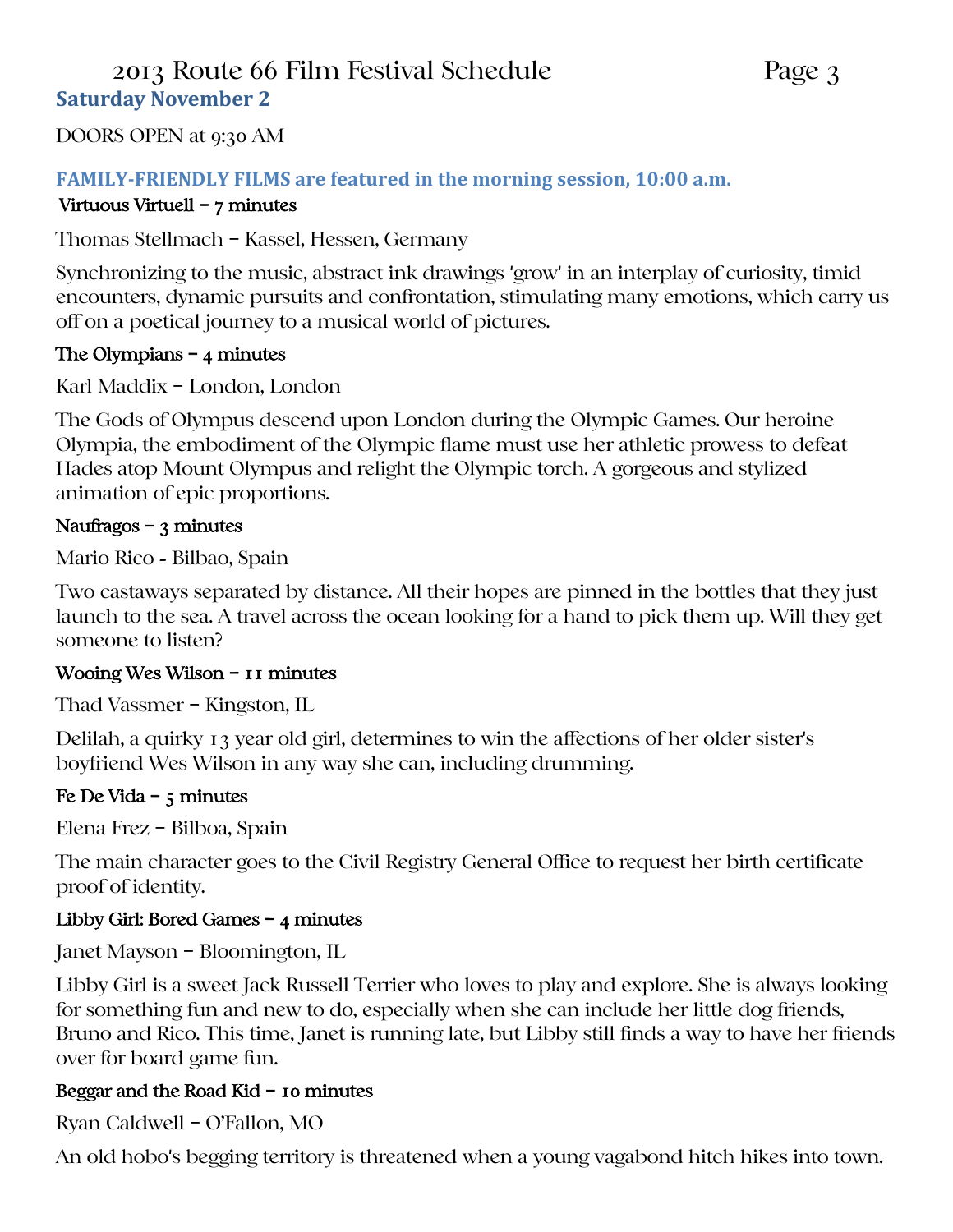# 2013 Route 66 Film Festival Schedule Page 4 Sleight of Hand – 10 minutes

Michael Cusack - Adelaide, SA, Australia

A set of techniques used by someone to manipulate objects secretly to deceive. This is a stopmotion film about illusions. A Man yearns to know his place in the world and how he fits in, when sometimes it's better not to know.

## Edgar's Dance – 7 minutes

Josh Mullins – St. Louis, MO

An elderly man becomes frustrated after not being able to leave his own home and it's up to his daughter to try and comfort him.

### Things My Father Never Taught Me – 7 minutes

Burleigh Smith - East Perth, WA, Australia

Melvin gives dating advice to his three-year-old son.

### Moonlight – 12 minutes

Michele McGovern – Chicago, IL

Set in Chicago in the 1930's, this is the fictional short silent film which reflects the conflicting emotions of love and death.

### Chance of Rain – 15 minutes

Phillip Wolter – Brooklyn, NY

Jason ducks into a psychic's parlor to avoid the pouring rain....only to be faced with a choice that will determine the rest of his life.

## Break – 11:30 to Noon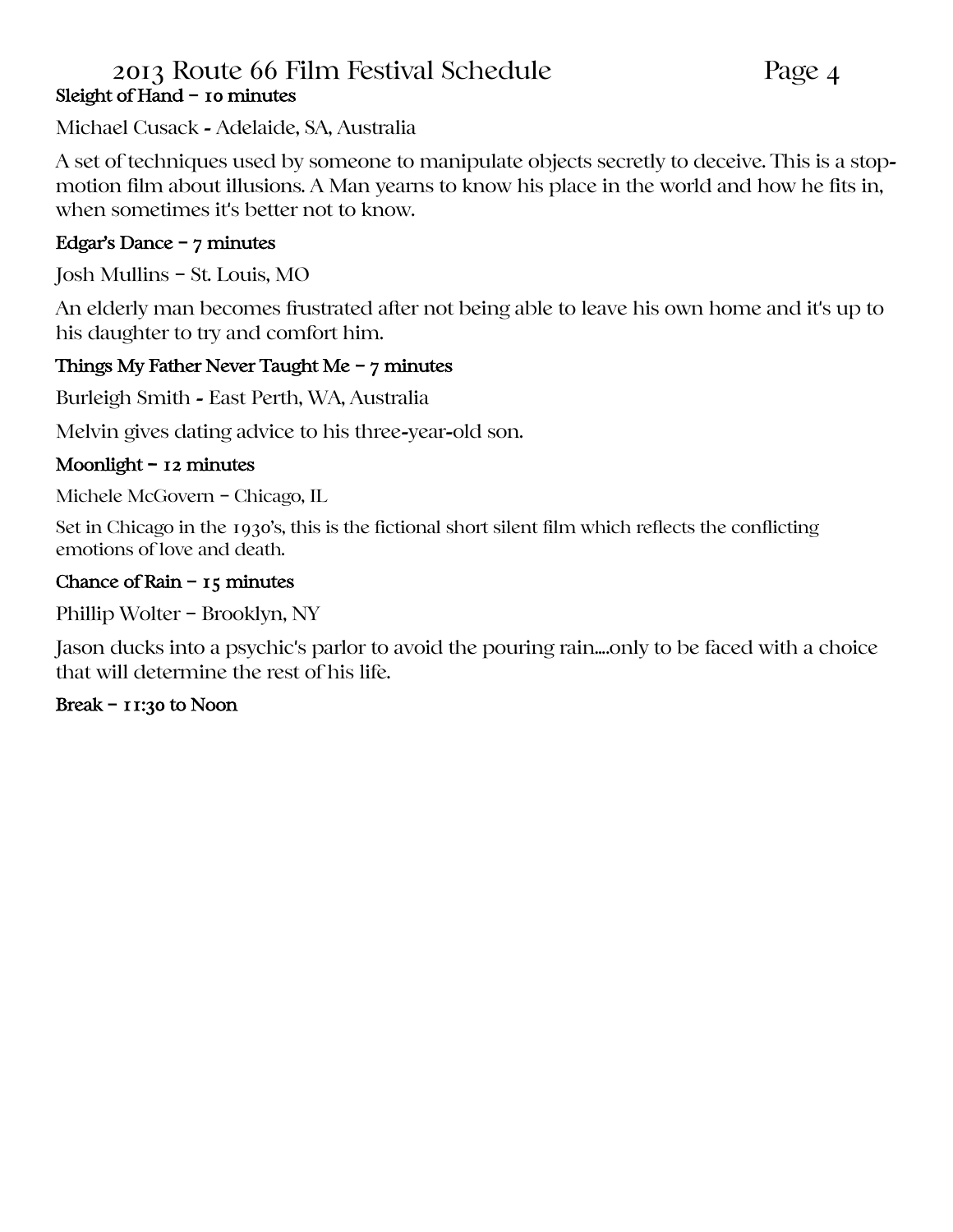# 2013 Route 66 Film Festival Schedule Page 5

**Saturday afternoon session, 12:00 noon**

# Butterfly Dreams – 22 minutes

Venkat Krishnan – Culver City, CA

A nine-year-old girl in rural India, exploited by child labor, must find a way to pursue her dream - how to read and write. She has one last chance when an educated man comes to town.

# El Delirio del pez leon – 4 minutes

José Enrique Rivera Rivera – San Juan, Puerto Rico

Inspired by the Lionfish plague, this neo-noir film tells a story about greed and hierarchy in the Caribbean reefs.

# Harlequin – 16 minutes

Tara Alexis – Los Angeles, CA

Feeling entitled to more than she truly deserves, Claudia Davis decides to take on a new persona and begin robbing convenience stores.

# 88 Miles to Moscow – 20 minutes

Karen Glienke – Los Angeles, CA

15-year-old Niki gets more than she bargained for when she sneaks off a train for a quick smoke, stumbling into an offbeat adventure involving her ex-con dad, troubled mother, and a young Russian garbage man.

# Blackbird – 19 minutes

Andrew Dena – Illinois

An artistic young woman struggling with the constraints of her small town is forced to decide about her future when a mysterious stranger rolls into town.

# Le Train Bleu – 18 minutes

Stephanie Assimacopoulo – Paris, France

Paris - Gare De Lyon. Helie behaves as a true bounder, Selena, evermore in love, still wants to pick up the pieces. At the bar of 'Le Train Bleu', where they stop to have a last drink, neither one cannot imagine what will happen.

# The Interviewer – 12 minutes

Genevieve Clay - Petersham, NSW, Australia

Thomas Howell gets more than he's bargained for in a job interview at a prestigious law firm; an insult about his tie, a rendition of Harry Potter and the chance to change the lives of a father and son.

# Rose, Mary and Time – 38 minutes

Hardeep Giani – London, United Kingdom

The film is a story of second chances. Barney is married - unhappily. He lost the love of his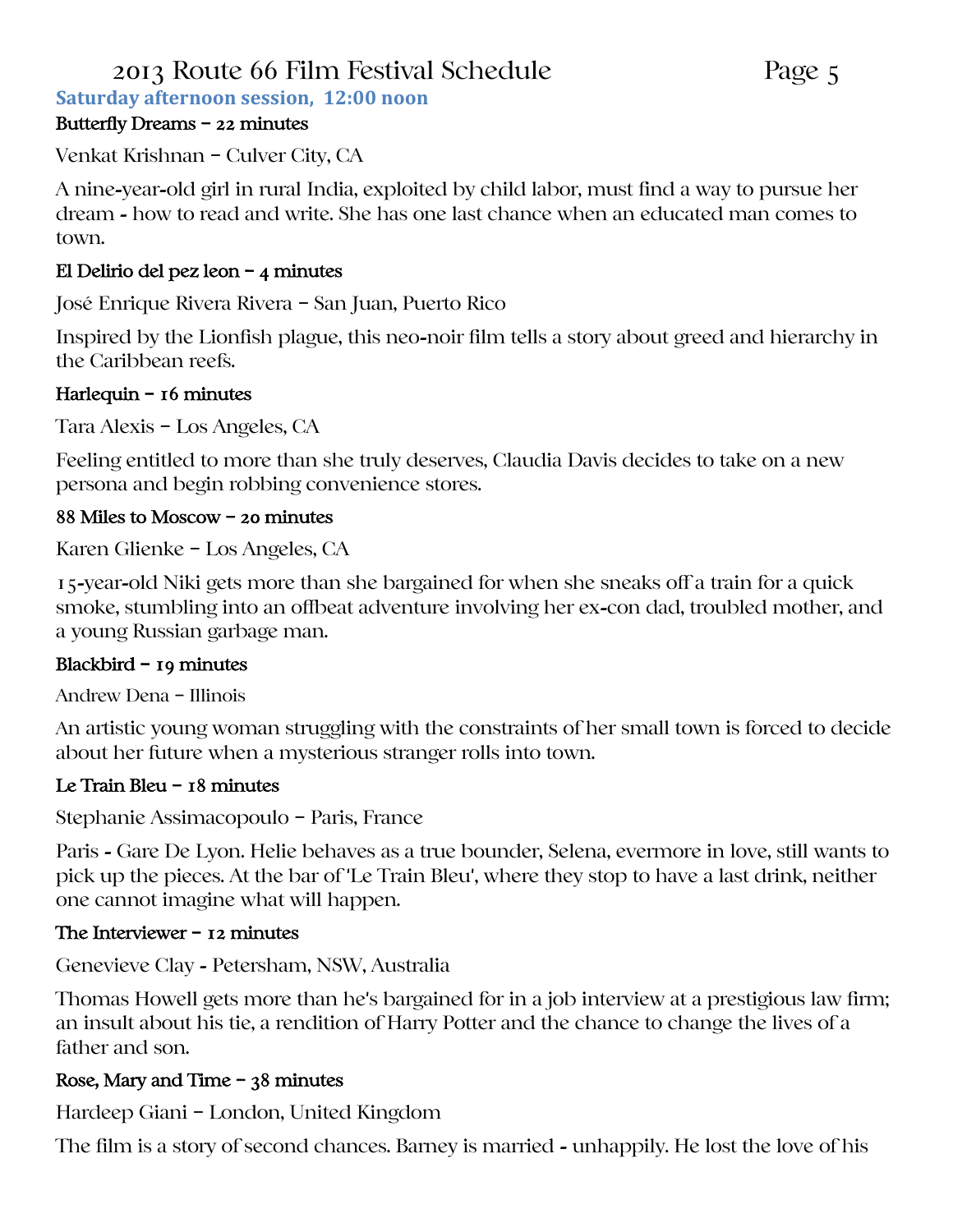# 2013 Route 66 Film Festival Schedule Page 6

life around six years ago - she was murdered. Through the magic contained within a clock he inherited, and with the help of an old Indian shop keeper, Barney finds himself back in time, with the opportunity to save her... but life isn't always as easy as that.

# The Brother  $-25$  minutes

Michael Stevantoni - Campbell River, BC, Canada

Mark Saddler left home when he was 18, dreaming of being a success in the city. Wanting a fresh start, he became estranged from his family. Now he is forced to return home when he learns of his brother's death. Mark has to deal with the loose ends he left behind, beginning with facing his father and an old high school flame.

# Al final del dia – 16 minutes

Alvaro Garcia – Bilboa, Spain

A story about the last opportunities we are given along our lives which we cannot miss. Those opportunities for liberation, for reunion, to fill the gaps, and silences of the past.

# The Rose of Turaida – 6 minutes

Ryan Grobins - Adelaide, SA, Australia

Based on a true story set in 17th century Latvia, The Rose of Turaida tells of the tragedy of a beautiful young woman who makes the ultimate sacrifice for love and honor.

## The White Room - 10 minutes

Tom Doherty – Rockford, IL

'The White Room' is a powerful, emotional, psychological drama, that follows a young man who wakes up trapped and confused in a mysterious room with no recollection as of how he came to be there. The events of the film play out in an unforeseeable direction that will leave a lasting impact on your life.

# They Will Outlive Us All – 73 minutes

Patrick Shearer – New York, NY

New York City. 2016. In the years since Hurricane Sandy, the city has been brought to its knees by a series of 'Frankenstorms.' Roommates Margot and Daniel attempt to survive this 'new' New York by avoiding it at all costs. But with the advent of three strange deaths in their Brooklyn building, the world they've been hiding from begins knocking hard on the back door.

# Break 5:00 pm to 5:30 pm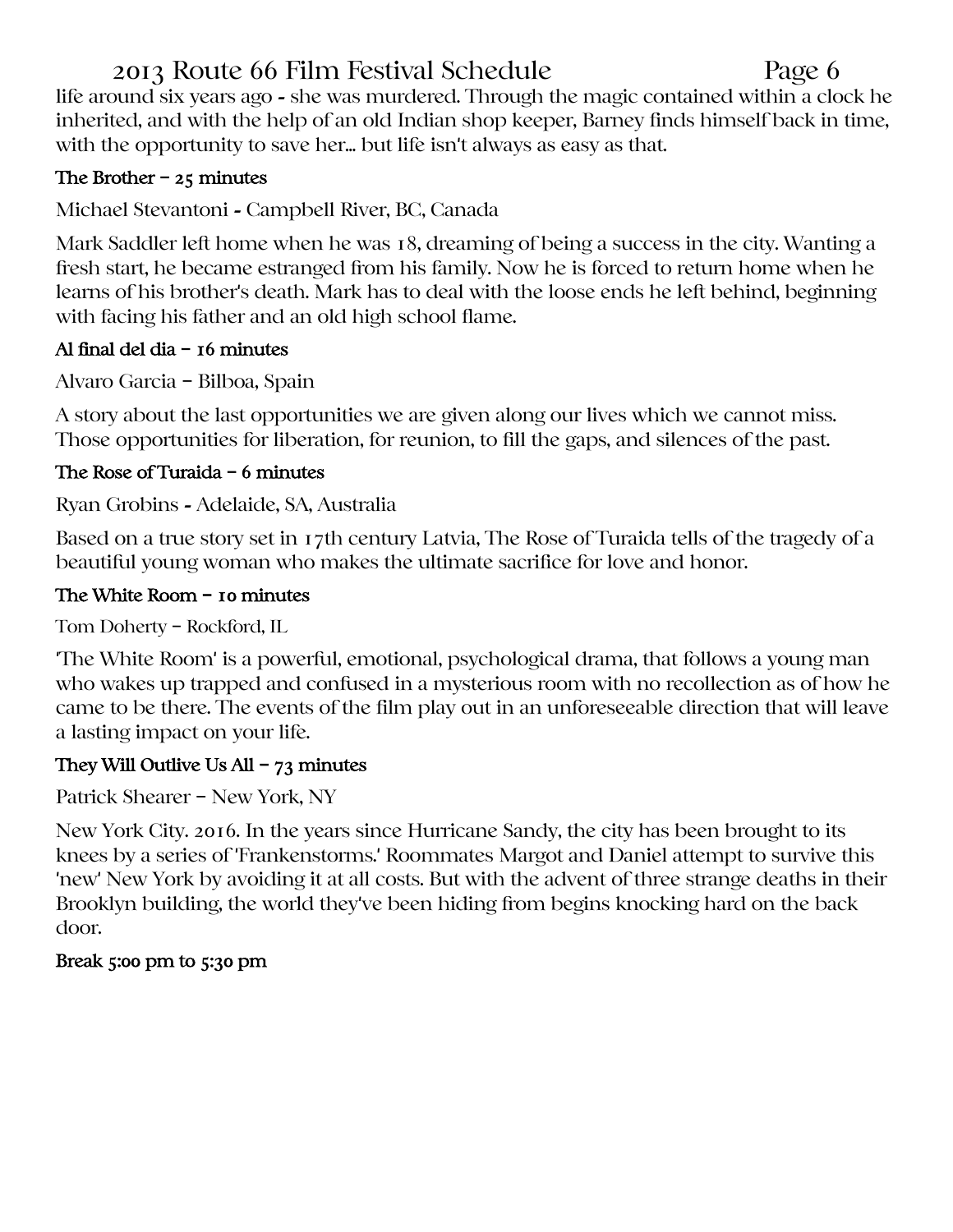# 2013 Route 66 Film Festival Schedule Page 7

**Saturday Evening Session 5:30 pm**

## Wind Up- 20 minutes

Hadley Hillel – Seattle, WA

Wind Up' follows the story of Jacob, a boy whose father has just died, leaving his mother unable to function. When he finds a toy monkey in the woods, dark events soon begin to unfold around him.

## Puncture –  $5$  minutes

Edward Lyons - Cronulla, NSW, Australia

When a self reliant business woman breaks down on a dark and isolated country road, she discovers that help can come from the strangest of strangers.

### Only thunder  $-$  14 minutes

Chris Ramirez – Elmwood Park, IL

Only Thunder tells the story of a mysterious woman who pays a visit to a small town sheriff, where she confronts him with the knowledge of a secret he's kept for 7 years.

## Broken – 6 minutes

Josh Wolff – Chicago, IL

When Abel comes home unexpectedly to find a horrible surprise, he must literally deal with the fallout.

## Thinking About You – 20 minutes

Harrison Atkins – Brooklyn, NY

Teenage Brandon's telepathy has rendered him a social outcast who must wear a bulbous helmet at all times to prevent his subjectivity from leaking into other peoples' minds. When he meets a new student, Janet, who suffers from the same condition, their love affair is instantaneous and explosive.

## Worth – 17 minutes

Nic Barker – Surrey Hills, VIC Australia

A couple kidnap a young woman to hold her wealthy father for ransom - but this seemingly simple crime holds grave consequences, when secrets and loyalties are tested.

## Ella y el espejo – 30 minutes

Hector Dominguez-Viguera – Bilboa, Spain

SHE and HE have never spoken to each other because they don't know language. It seems they are going to spend the rest of their lives together without any setback. But one day, SHE finds a strange object that will change her life forever.

## Retrovisor – 6 minutes

Alberto Lavin – Bilboa, Spain

A look in the rearview mirror.